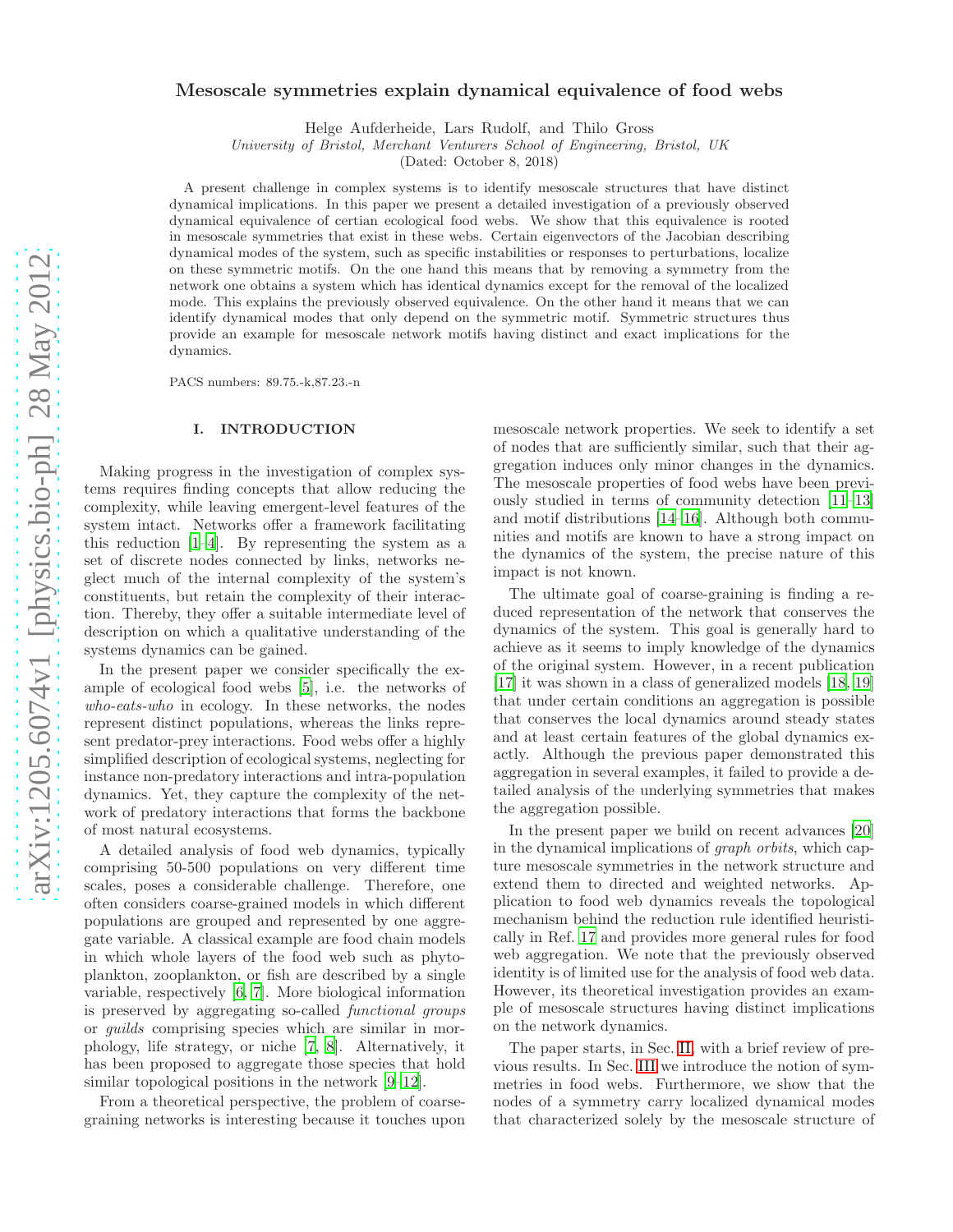their symmetry. In Sec. [IV](#page-4-0) we establish the dynamical modes for several example food web symmetries and derive the coarse-graining rules allowing to remove dynamical modes of on the mesoscale.

#### <span id="page-1-0"></span>II. DYNAMICAL EQUIVALENCE OF FOOD WEBS

The application considered below builds on previous results that have been obtained with a generalized model (GM) of ecological food webs [\[18,](#page-7-5) [19](#page-7-6)]. In this section we provide an overview of the approach of generalized modelling and the previous results on food web stability.

A GM is a system of differential equations in which not all processes are restricted to specific functional forms [\[18\]](#page-7-5). For instance, the food web model studied below describes the dynamics of N populations  $X_1, \ldots, X_N$  by N differential equation of the form

$$
\frac{d}{dt}X_i = G_i(X) + S_i(X_i) - L_i(X) - M_i(X_i), \quad (1)
$$

where  $G_i$ ,  $L_i$ ,  $M_i$ , and  $S_i$  are unspecified functions describing the gain by predation  $(G_i)$ , the loss by the predation( $L_i$ ), the loss due to mortality  $(M_i)$ , and the gain by reproduction  $(S_i)$ .

Generalized models are typically too general to compute the number or location of steady states without further assumptions. Yet, they can be analysed by local stability analysis. For this purpose, we assume that a steady state  $X^* = (X_1^*, \ldots, X_N^*)^T$  were known and then formally linearize the system around this unspecified steady state. The coefficients of the linearized system can be expressed by the Jacobian matrix,  $J_{ij} = \frac{\partial}{\partial X_j} \left( \frac{d}{dt} X_i \right) |_*,$ which depends on the derivatives of the unspecified functions in the model. For instance, in the food web model this unspecified information appears in expressions such as  $\frac{\partial G_i}{\partial X_i}\Big|_*$ . This derivative describes an unknown but constant quantity or, in other words, an unknown scalar parameter of the system. Because this parameter is hard to interpret, we use a slightly different parametrization, which is obtained either by a special normalization procedure [\[18](#page-7-5)] or directly by the identity

<span id="page-1-1"></span>
$$
\left. \frac{\partial G_i}{\partial X_i} \right|_* = \frac{G_i^*}{X_i^*} \left. \frac{\partial \log G_i}{\partial \log X_i} \right|_*,\tag{2}
$$

which is true for  $G_i^*$ ,  $X_i^* > 0$  (a condition that is generally met by definition; the special case of  $X_i^* = 0$  is discussed in Ref. [21\)](#page-7-8).

The expression on the right-hand-side of [\(2\)](#page-1-1) is a product of two factors that can be interpreted directly in most applications. The first factor is a per-capita rate. Such rates have the dimension of inverse time and can be directly interpreted as characteristic turnover rates, i.e. the inverse of the mean life expectancy of individuals. The second factor is a logarithmic derivative. Such derivatives are also called elasticities and have been proposed



 $1<sub>0</sub>$ 

 $q$ 

<span id="page-1-2"></span>FIG. 1. Equivalence of the bifurcation diagrams of the dynamics in food webs. The bifurcation diagrams of different food web models are exactly identical, if plotted as a function of the generalized parameters, as shown in the threeparameter bifurcation diagrams in the top row (reprinted from Ref. [17\)](#page-7-4). The parameter space in this example is spanned by three generalized parameters denoting the nonlinearity of mortality  $m$ , the sensitivity of predators to prev abundance g, and the ratio between the timescales of predator and prey dynamics r. Every point in the parameter space corresponds to a specific steady state. The surfaces in the diagrams mark the location of bifurcation points of Hopf (red, green) and saddle-node (blue) bifurcations. Steady states are stable if they lie in the front volume of the bifurcation diagram. The two diagrams correspond to different food webs, indicated symbolically in the corner. In the symbolic representation nodes indicate populations and arrows indicate biomass flows due to predator-prey interactions. Using this notation the dynamical equivalence conjectured in Ref. [17](#page-7-4) is shown symbolically in the lower row.

originally in economic theory [\[22\]](#page-7-9) and are also used in the context of metabolic control theory [\[23\]](#page-7-10). They can be estimated well from data and interpreted straightforwardly. For every power-law,  $f(x) = Ax^p$ , the logarithmic derivative is  $\frac{\partial \log f}{\partial \log p} = p$ , independently of A or x. Thus, for instance, any linear function has an elasticity of one regardless of the slope. For functions that are not power-laws the elasticity still provides an intuitive nonlinear measure of the sensitivity in the steady state.

From the parametrized Jacobian the dynamics close to the steady state under consideration can be computed. The steady state is stable if all eigenvalues of the Jacobian have negative real parts [\[24\]](#page-7-11). Stability is lost when a change of parameters causes at least one eigenvalue to cross the imaginary axis, leading to a local bifurcation. Because the Jacobian is a real matrix the eigenvalues in question can be either real or form a complex conjugate eigenvalue pair. In the former case a bifurcation of saddle-node type occurs in which the number of steady states changes, whereas in the latter case a Hopf bifurcation occurs which marks the onset of (possibly transient) oscillations.

The mathematical validity of generalized modelling was recently confirmed by rigorous proofs [\[21](#page-7-8)], whereas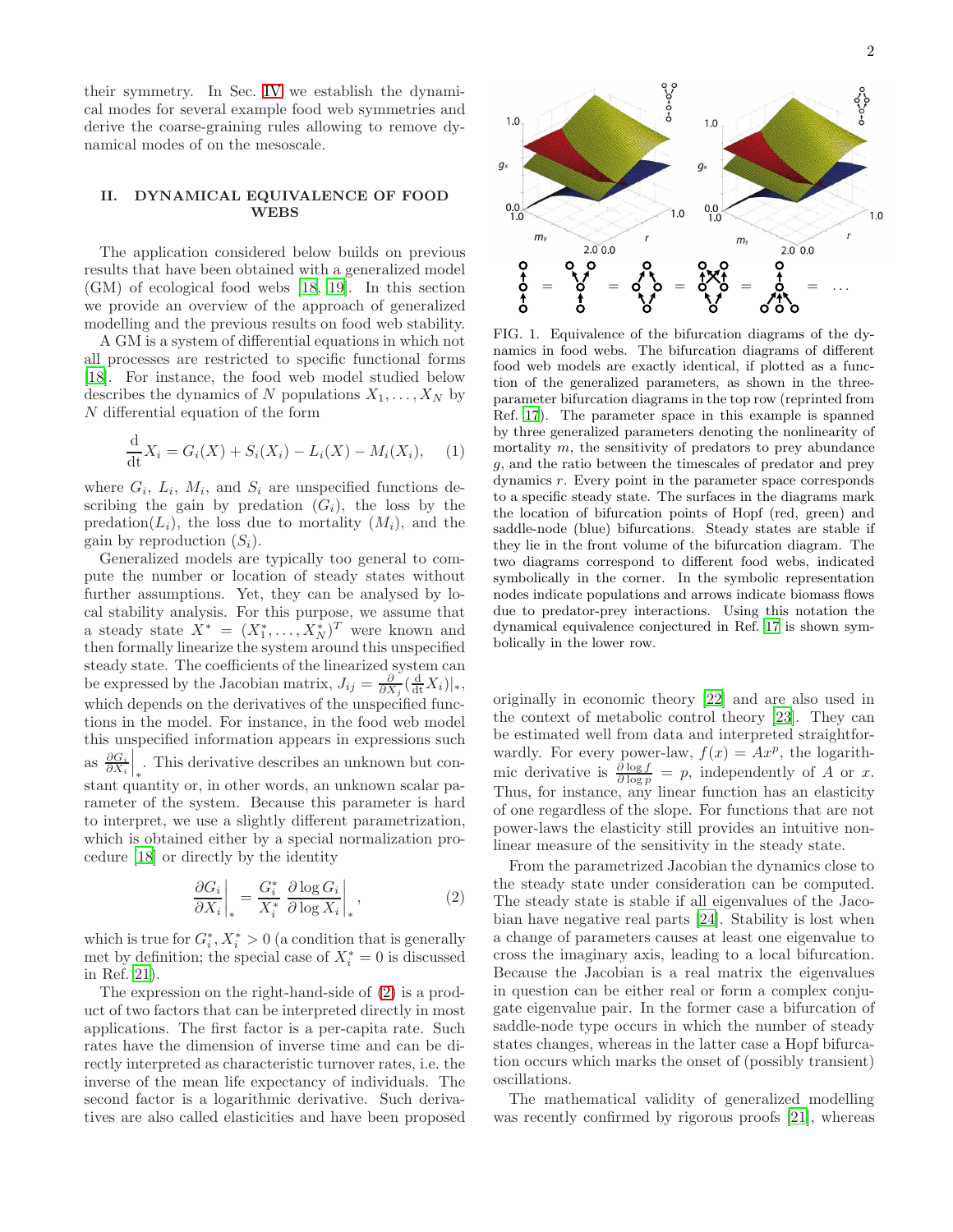applicability to actual problems from different fields was demonstrated in several recent publications [\[19](#page-7-6), [25](#page-7-12)[–31\]](#page-7-13).

A GM for ecological food webs [\[18](#page-7-5)] was used in Ref. [17](#page-7-4) to study critical points in parameter space in which the dynamics around steady states changes in bifurcations. The authors noted that in the context of the GM food webs with different topologies and different numbers of species may be described by exactly identical local bifurcation diagrams when these are drawn in the generalized parameter space. An example of the observed identity is reprinted in Fig. [1.](#page-1-2) The figure shows three-parameter bifurcation diagrams for two different food webs for which the surfaces formed by bifurcation points of codimensionone bifurcations are identical.

The main conclusion of the previous paper [\[17\]](#page-7-4) can be summarized in the conjecture that two species that a) interact with the same set of topological neighbours and b) are described by the same generalized parameters, can be aggregated into a single variable without changing the local bifurcation points.

We note that the conjectured identity of bifurcation diagrams is not trivially true because of the nonlinearity of the underlying equations. Indeed, the identity is much harder to observe in conventional models and was hence not noted before the publication of Ref. [17.](#page-7-4)

Finally, consider that the identity extends also to local bifurcations of higher codimension (found for instance at the intersections of bifurcation surfaces), which have implications for the global dynamics of the system [\[24](#page-7-11), [32\]](#page-7-14). So the proposed aggregation must also conserve at least some features of the global dynamics.

### <span id="page-2-0"></span>III. MATHEMATICAL TREATMENT OF SYMMETRIES

The equivalence of food webs described above is contingent on the presence of a specific symmetry in the topology of the food web. In particular, equivalent reduction of the network was found to be possible if at least two populations in the network interacted with exactly the same neighbours.

In this section we review and extend some previous results on the implications of symmetries in networks. Furthermore, we introduce the terminology that is used below for establishing a formal link between mesoscale symmetries and dynamics. We note that our presentation follows in large parts Ref. [20](#page-7-7) but extends the theory presented therein to directed networks.

We say that a network contains a mesoscale *symmetry* if there is a permutation of nodes that leaves the adjacency relations unchanged. For instance Fig. [2a](#page-2-1)) shows a small part of a larger network in which two nodes can be exchanged without changing the adjacency. We note that if multiple symmetries exist they can be combined into larger symmetries, but for simplicity we assume that the symmetries are minimal, i.e. that they cannot be decomposed into symmetries acting on fewer nodes.



<span id="page-2-1"></span>FIG. 2. Three examples of symmetric structures in networks. Orbits are marked by the colouring of the corresponding nodes. Simple symmetric structures can consist of a single orbit (a, red), or multiple orbits (b, red, yellow), and can potentially contain nested orbits (c, red, yellow). See text for details.

In the following we denote all nodes that participate in a given minimal symmetry as a symmetric structure. Further, a set of nodes that are mapped onto each other under a minimal symmetry operation are said to form an orbit.

In the simplest case a symmetric structure contains only one such orbit (Fig. [2a](#page-2-1)). However, some symmetric structures comprise multiple orbits such that multiple permutations have to be carried out in parallel on different sets of nodes to preserve adjacency (Fig. [2b](#page-2-1)).

We refer to the number of nodes belonging to an orbit as the size of the orbit. The size corresponds to the number of identical graphs generated by the corresponding symmetry operation unless a symmetric structure contains nested orbits (Fig. [2c](#page-2-1)).

Although the concept of orbits was originally proposed for unweighted undirected networks, it can be intuitively extended to weighted and directed ones. In this case we additionally demand that symmetries conserve link direction and weight, such that the corresponding permutation leaves the matrix of link weights of the network unchanged.

In Ref. [20](#page-7-7) it is shown that symmetries in undirected networks have a distinct impact on the spectrum of the adjacency matrix. In particular, if a symmetric structure is present then the eigenvalues can be decomposed into two classes. The first class contains the so-called redundant eigenvalues. These eigenvalues correspond to eigenvectors that are localized on the symmetric structure. The second class contains all other eigenvalues. They correspond to eigenvectors that are constant on the orbits of the symmetric structure. These results suggest that reducing the network by collapsing all nodes in each orbit onto each other leaves the spectrum of the adjacency invariant, except for removing the redundant eigenvalues.

In the following we show that very similar results can be obtained for the Jacobian matrix of the food web model. When the redundant eigenvalues have a negative real part the resulting reduction leads to a lowerdimensional, but dynamically equivalent, system. To establish this reduction we consider the Jacobian as the adjacency matrix prescribing the weights and directions of the links in a (hypothetical) network.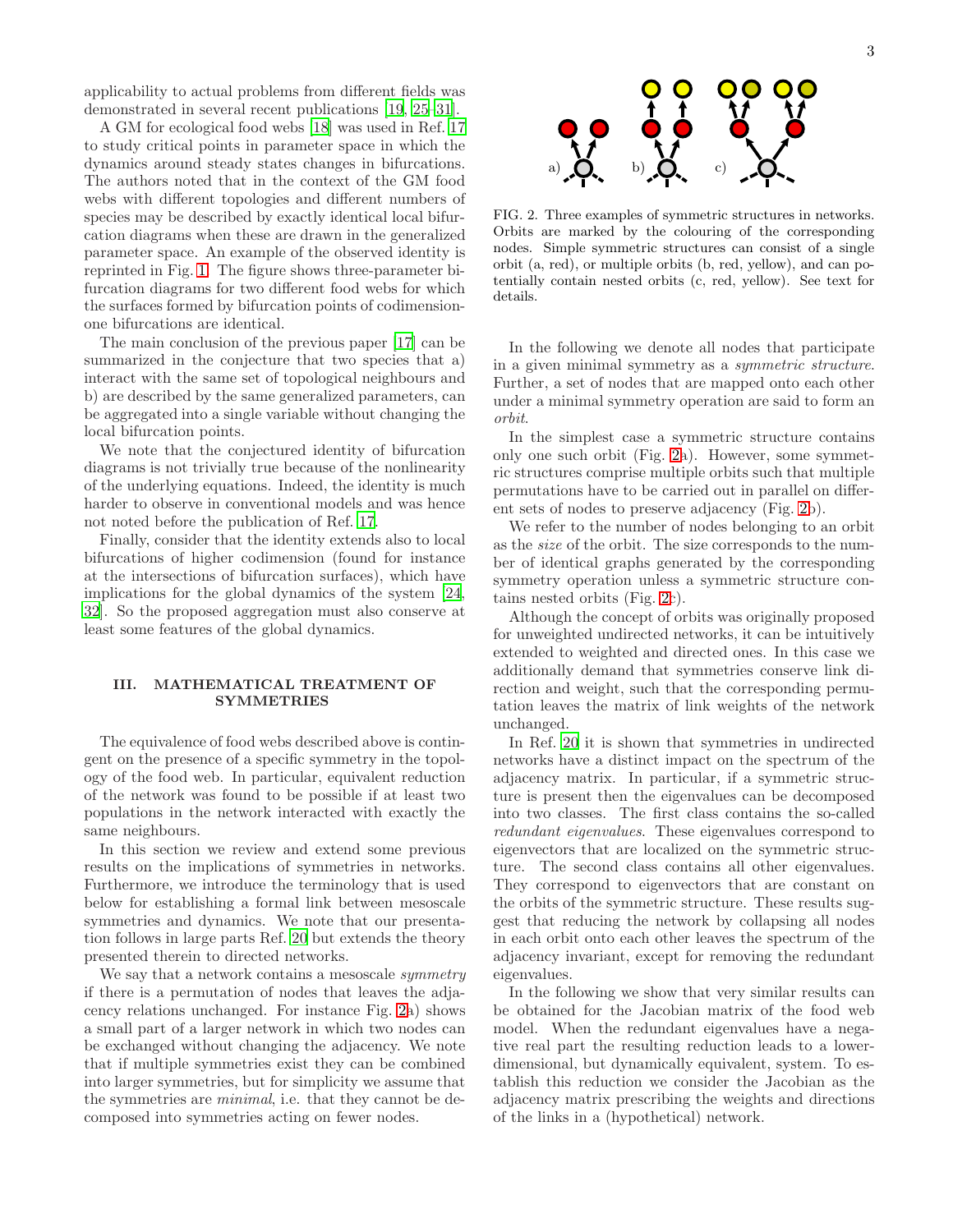We note that for food webs the network prescribed by the Jacobian matrix is not identical to the network of predator-prey interactions. For instance, additional mutualistic interactions may appear between different prey populations of a given predator [\[18\]](#page-7-5). However, if different populations belong to an orbit in the network of predatorprey interactions, and if their generalized parameters are identical, then they also form an orbit in the network defined by the Jacobian matrix. We therefore only have to show that the results of Ref. [20](#page-7-7) extend to such weighted and directed networks.

Following Ref. [20](#page-7-7) we argue that each symmetry generates an invariant subspace of the Jacobian matrix. Notably, this subspace contains only vectors that are zero outside the symmetry and thus acts as the foundation for the set of eigenvectors that are localized on the symmetric structure.

We consider a subspace  $V$  spanned by vectors  $v$  that are zero except in the elements belonging to the symmetric structure. The defining feature of the independent subspace is that  $Jv$  must lie within  $V$ . This condition is met when  $v$  obeys the "zero-sum" condition for each orbit of the symmetric structure, i.e.  $\sum v_i = 0$ , where i runs over the elements of the orbit.

To test the localization we first consider a node k outside the symmetric structure. If this node is connected to any node within an orbit then symmetry implies that it must be connected to all nodes within the same orbit. Further, all of these connections must carry the same weight (say,  $b$ ). We can therefore write the terms of the k'th element of **J**v arising from this orbit as  $b\sum v_i = 0$ . This reasoning shows that the vector  $v$  stays localized under application of J.

Second, we have to show that  $Jv$  still meets the zerosum condition, so that a vector remains localized under iterated application of the Jacobian. For this purpose let us consider the connections of an orbit  $p$  with the nodes of an orbit q under the action of the Jacobian. One can always find a reordering of the variables such that all terms representing the links from nodes in  $p$  towards nodes in  $q$  appear in a single block in  $J$ . In the following we refer to such blocks as orbit connections and denote them by  $\mathbf{C}^{qp}$ .

We first show that the sum over the elements of  $\mathbf{C}^{qp}v$ belonging to nodes in  $q$  is zero. More explicitly, we can write this sum as  $\sum_i (\bar{C}^{qp}v)_i$ , where i runs over the nodes in q (over all elements of the vector  $\mathbf{C}^{qp}v$ ). However, this is identical to first taking the sum over the elements of each column of  $\mathbf{C}^{qp}$  and then multiplying by the vector v. The column sums of  $\mathbf{C}^{qp}$  correspond each to the sum over all links originating from one node in  $p$  and are therefore identical by symmetry. Let this sum be  $c$ . We can then write  $\sum_i (\mathbf{C}^{qp} v)_i = c \sum_j v_j = 0$ , where i runs over nodes in  $q$  and  $j$  runs over all nodes in  $p$ . In other words, this shows that the sum of the input that a given orbit receives from any other orbit under application of the Jacobian on a vector in  $V$  sums to 0. Consequently the zero-sums conditions remain fulfilled for  $Jv$  such that

 $v$  stays localized also under iterative application of the Jacobian matrix.

Because the two conditions, localization and zerosums, are met by  $Jv$ ,  $V$  is an independent subspace under J, called the redundant subspace of the symmetry. We note that the redundant subspace of a symmetry of o orbits and of size s has dimension  $o(s-1)$ . Further, the compliment of the redundant subspace  $\hat{W} = V^{\perp}$  is also an independent subspace. The orthogonality of W and V implies that any vector  $w$  in  $W$  is constant on nodes belonging to the same orbit.

Intuitively speaking the redundant subspace V corresponds to eigenmodes of the Jacobian that characterize perturbations affecting nodes in an orbit antisymmetrically. Thus the effect on nodes outside the respective symmetric structure cancels, which explains the localization. The subspace  $W$  correspond to eigenmodes of the Jacobian that characterize perturbations affecting nodes in the orbit identically. Thus the effect on nodes outside the symmetric structure does not cancel and couples the orbit to the rest of the system.

So far we have shown that the presence of a symmetric structure can be linked directly to the redundant eigenvalues in the spectrum of the Jacobian. These eigenvalues and the corresponding eigenvectors correspond to local eigenmodes governing the approach or departure of the system to or from the steady state. Therefore symmetric structures provide a rare example of mesoscale motifs that have exactly prescribed implications on the system-level dynamics.

For computing the redundant eigenvalues, one needs to diagonalize the Jacobian only in the subspace  $V$ . The difficulty involved thus depends on the complexity of the symmetric structure, but not on the complexity of the embedding system.

One can now imagine a mapping which collapses all nodes in a given orbit onto each other such that each orbit is replaced with a single substitute node. Intuitively, this mapping should remove the redundant eigenvalues from the spectrum of J while leaving all other eigenvalues unchanged.

For confirmation we establish  $J$  for vectors inside  $W$ in terms of new variables  $w'^p$ , each of which replaces all the (identical) variables of an orbit  $p$ . We recall that this substitution is possible because vectors in  $W$  are constant on each orbit.

More explicitly, the elements of the vector  $Jw$  cor- $\sum_{p}$  C<sup>qp</sup>1w<sup>'p</sup>, where p runs over all orbits, C<sup>qp</sup> denotes responding to nodes of given orbit  $q$  are given by the orbit connection from  $p$  to  $q$ , and 1 is a vector that contains the entry 1 for each node in q. Because each of the row-sums of  $\mathbb{C}^{qp}$  represents the sum over the incoming links of one node in  $q$  from nodes in  $p$ , the entries of  $\mathbb{C}^{qp}$ 1 representing these row-sums are identical. We can therefore consistently replace the entries in  $\sum_p \mathbf{C}^{qp}1w'^p$ by  $w'^q$ . Hence the connection from the variables  $w'^p$  to  $w'^p$  is given by the row-sum of  $\mathbf{C}^{qp}$ . This defines the reduced Jacobian matrix  $J'$  which contains at each position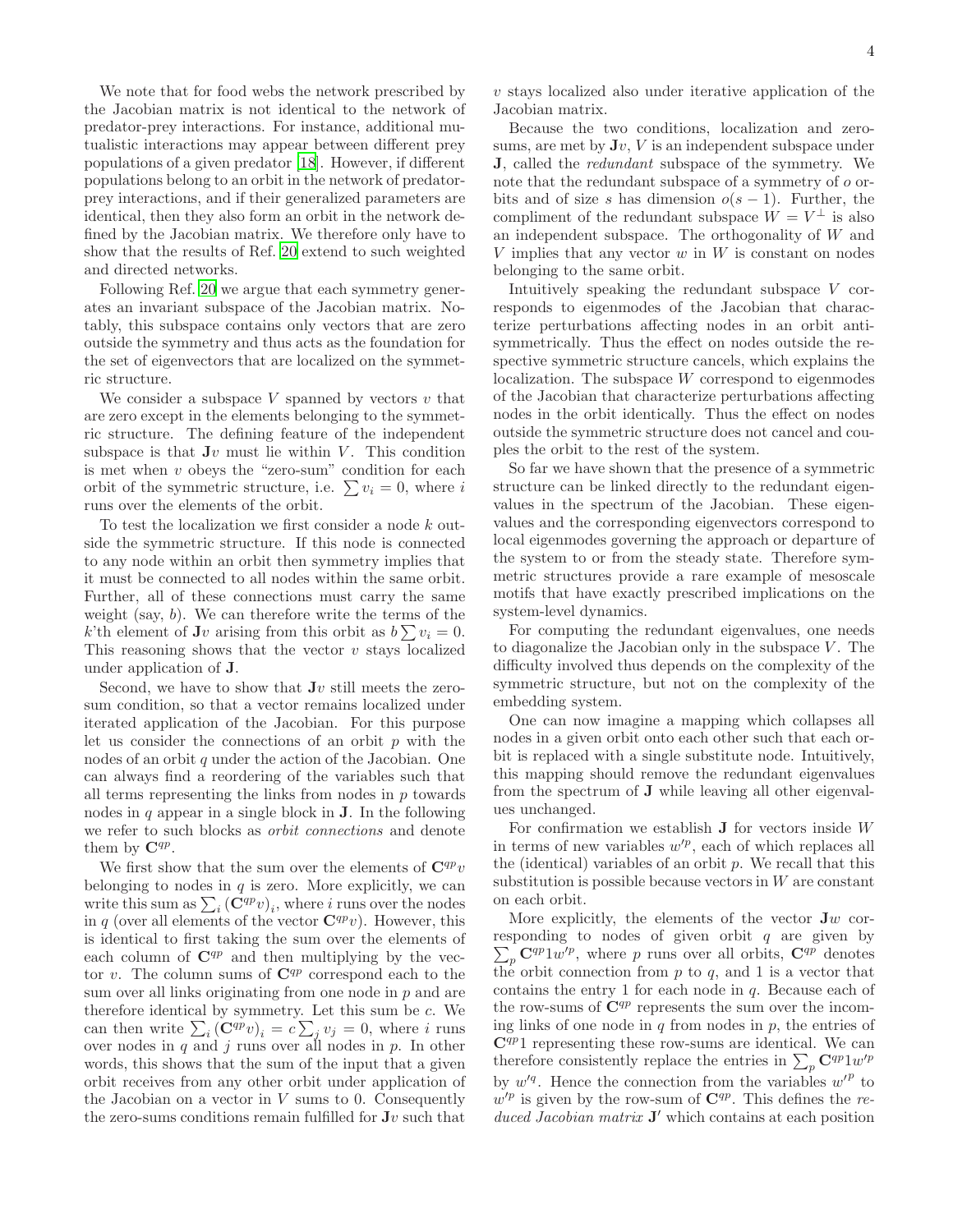this connection from  $w'^q$  to  $w'^p$ . Furthermore it defines the reduced (hypothetical) network of  $J'$  which contains one node for each replacement variable  $(w'^p)$  instead of the orbit  $p$ ), confirming the intuitive assumption.

These results can be summarized in a simple algorithm which reduces the network of the Jacobian to the network of the reduced Jacobian. Starting with the graph of the Jacobian J, we eliminate all nodes except one for each orbit. Links that pointed towards an eliminated node are removed and links that originated from an eliminated node are rewired to the remaining node from the same orbit. Finally, we simplify the network by replacing all links originating and ending in the same nodes by a single new link. The weight of this replacement link is the sum over the replaced ones. Repeating this procedure if new symmetries arise from the reduction we ultimately obtain the so-called quotient graph corresponding to the reduced Jacobian which contains no more symmetries.

The spectrum of the reduced Jacobian matrix  $J'$  describes the dynamics of the original system, except for the localized redundant part. However, if the redundant eigenvalues of J have negative real part, they do not change the dynamics qualitatively and analysing  $J'$ is equivalent to analysing J.

Once the Jacobian has been equivalently reduced, one can try to construct a physical representation of the reduced system. We illustrate this process for food webs in the next section.

#### <span id="page-4-0"></span>IV. APPLICATION TO FOOD WEBS

The results in Sec. [III](#page-2-0) imply that the nodes of each symmetry in a predator-prey network carry localized dynamical modes inside the associated redundant subspace of the Jacobian matrix. One can imagine that reducing the food web model by collapsing the symmetric nodes removes the modes associated with the symmetry but leaves the remaining dynamical modes intact. Thus this reduction leads to an equivalent dynamical system, if the removed modes are stationary and stable, i.e. when the redundant eigenvalues have negative real parts. In this section we confirm this intuition by analysing different symmetric structures inside simple example food webs.

We start by considering the so-called competitiveexclusion motif shown in Fig. [3a](#page-4-1)). In this motif two top-predators (populations 1, 2) feed on the same prey (population 3). Using Ref. [19](#page-7-6) the stability of any given steady state is governed by a Jacobian of the form

<span id="page-4-2"></span>
$$
\mathbf{J} = \begin{pmatrix} J_{11} & 0 & J_{13} \\ 0 & J_{22} & J_{23} \\ J_{31} & J_{32} & J_{33} \end{pmatrix} . \tag{3}
$$

The diagonal terms reflect for each species the dependence on its own abundance of mortality, of primary production, and of the predatory losses and gains. The offdiagonal terms reflect the dependence of the predator-



<span id="page-4-1"></span>FIG. 3. Examples for food webs that differ only by dynamical modes localized inside their mesoscale symmetries. Different colours denote different orbits. Two systems are marked as dynamically equivalent ("=") if the spectra of their Jacobian matrices are identical up to the eigenmodes characterizing the mesoscale effects inside the symmetries. If nodes of a symmetry have a common prey or predator with a node outside the symmetry, as e.g. in i), the generalized parameters of the common prey or predator in the reduced network are weighted which is shown in j) as a double-headed link. See text for more details.

prey interactions on either the predator or the prey abundance.

This motif contains a symmetry if the generalized parameters of population 1 and 2 are identical (such that  $J_{13}=J_{23}$ ,  $J_{11}=J_{22}$ ,  $J_{31}=J_{32}$ ) and simple diagonalization yields the three eigenvalues  $\lambda_3 = J_{11}$  and  $\lambda_{1,2}$  =  $\frac{1}{2}(J_{11} + J_{33} \pm \sqrt{\Delta})$ , where  $\Delta = (J_{11} - J_{33})^2 + 4J_{31}J_{31}$ .

Following the procedure outlined in the previous section, we can write the Jacobian of a smaller system

<span id="page-4-3"></span>
$$
\tilde{\mathbf{J}} = \begin{pmatrix} J_{11} & J_{13} \\ 2J_{31} & J_{33} \end{pmatrix},\tag{4}
$$

that exhibits qualitatively similar dynamics. Straightforward diagonalization confirms that this reduced matrix **J** retains Eigenvalues  $\lambda_{1,2}$ , while the eigenvalue  $\lambda_3$  corresponding to the mode associated with the mesoscale symmetry has disappeared.

We note that the reduced matrix  $J$  can be interpreted as the Jacobian of a predator-prey system. This is not trivial because the terms such as  $J_{13}$  and  $J_{31}$  are not independent, but can be expressed as functions of the same set of generalized parameters. Using the detailed representation of these terms [\[17,](#page-7-4) [32\]](#page-7-14) we verified (c.f. [A\)](#page-6-8) that **J** corresponds to a predator-prey system, in which the prey is described by the same parameters as species 1 in the original system and the predator by the parameters of species 3. It is remarkable that the factor  $2$  in  $J$  that arises from the reduction is indeed needed to make this direct correspondence possible.

The dynamics of the reduced (predator-prey) system is equivalent to the original (competitive-exclusion) system if the dynamics in the direction of the redundant eigenvector is stable, i.e. if the eigenvalue  $\lambda_3$  that disappears in the reduction has a negative real part. For the competitive-exclusion motif this is typically the case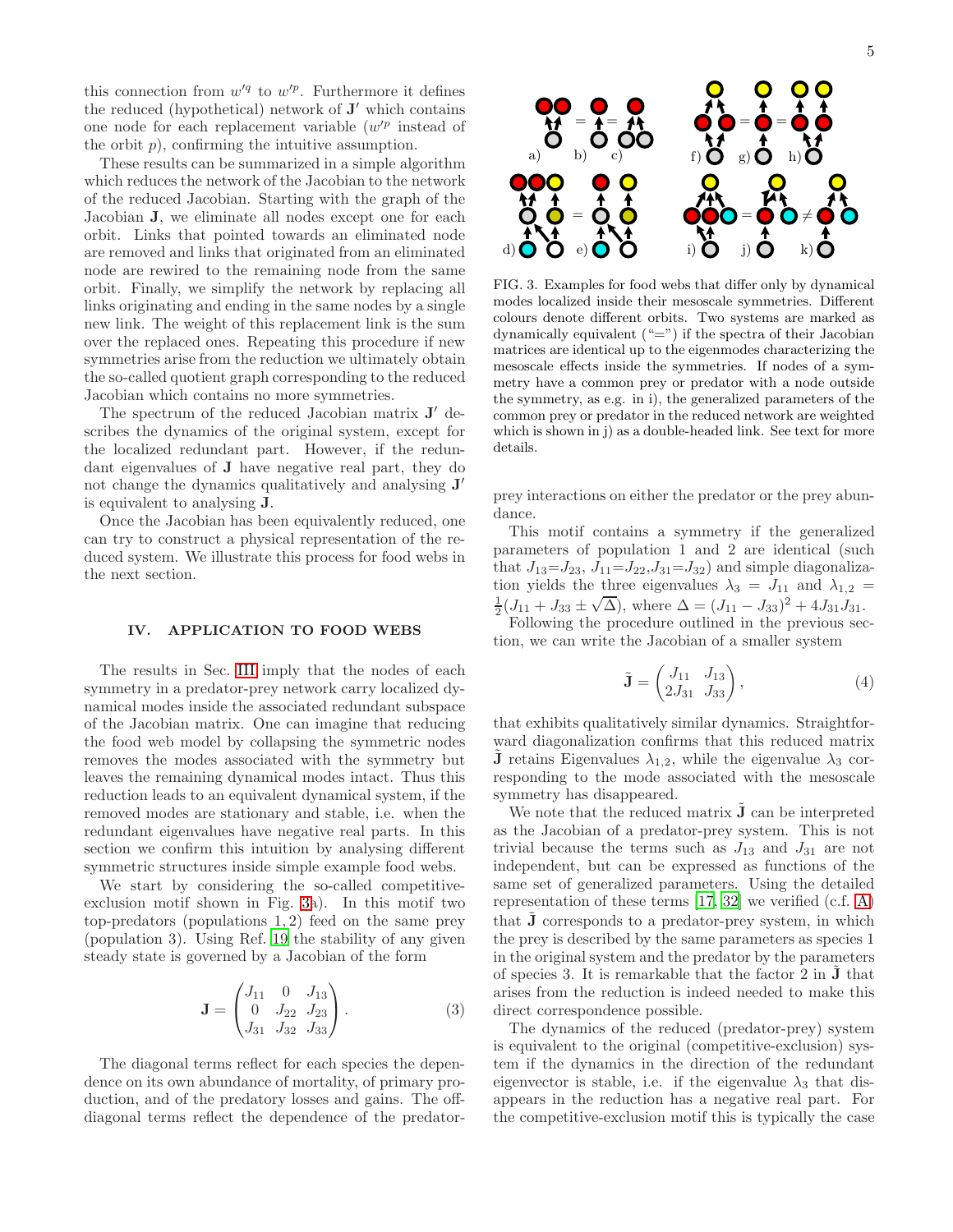when the predators suffer from super-linear mortality [\[33\]](#page-7-15).

While we have so far focused on the three node web for illustration, we emphasize that the same reduction can be applied in food webs of arbitrary size. In particular, using the results from the previous section, it is not necessary to compute the complete spectrum of the Jacobian to apply the reduction. For instance, consider the competitive-exclusion motif inside the complicated food web in Fig. [3d](#page-4-1)) for which writing all the Jacobian matrix eigenvalues is very complicated. Even in this case the results from Sec. [III](#page-2-0) guarantee that the the competitive exclusion motif that appears in the web carries the redundant eigenvector associated with the eigenvalue  $\lambda_3$ found before. Removing the associated dynamical modes leads to the Jacobian matrix of the reduced food web in Fig. [3e](#page-4-1)), which is dynamically equivalent if  $\lambda_3 < 0$ .

As a second example we consider the so-called apparent-competition motif shown in Fig. [3c](#page-4-1)), i.e. one predator (population 1) feeding on two prey species (populations 2, 3). The Jacobian matrix is

<span id="page-5-0"></span>
$$
\mathbf{J} = \begin{pmatrix} J_{11} & J_{12} & J_{12} \\ J_{21} & J_{22} & J_{23} \\ J_{21} & J_{23} & J_{22} \end{pmatrix},
$$
 (5)

where we have assumed that the prey species are described by identical ecological parameters. In contrast to the Jacobian of the competitive-exclusion motif this matrix contains the elements denoted by  $J_{23}$  that couple the symmetric (prey) species. These so-called apparent competition terms arise because feeding on one prey species leads to a saturation of the predator that benefits both prey species. By contrast the two predators in the competitive-exclusion motif can generally be assumed to feed on the prey independently of each other.

The dynamical mode localized on the two prey species is characterized by the eigenvalue  $\lambda_3 = J_{22} - J_{23}$  and the corresponding eigenvector  $(0, 1, -1)^T$ . Therefore if  $J_2$ 2 <  $J_{23}$ , which is generally the case in food webs, then removing the dynamical mode of the symmetry leads to a dynamically equivalent system.

Following the procedure outlined in Sec. [III,](#page-2-0) we can write the Jacobian of the reduced system as

$$
\tilde{\mathbf{J}} = \begin{pmatrix} J_{11} & 2J_{12} \\ J_{21} & J_{22} + J_{23} \end{pmatrix},\tag{6}
$$

which retains the eigenvalues of **J** except for  $\lambda_3$ . Comparing  $J$  to the Jacobian matrix of the system in Fig. [3b](#page-4-1)) we find that  $\tilde{J}$  describes a predator-prey system with identical generalized parameters (c.f [B\)](#page-6-9).

The remaining examples in Fig. [3](#page-4-1) can be treated along the same lines as above. Let us therefore comment only briefly on two new features that appear in these examples. First, when aggregating symmetric species that share a common predator with other species that are not part of the same orbit then care has to be taken that the aggregate species enters with correct weight. For instance in Fig. [3i](#page-4-1)), if we assume that the top predator

receives two third of its biomass from the two symmetric species. Then in the reduced system the species replacing the orbit has twice the weight in comparison to the non-symmetric prey on the right.

Second, we note that symmetries consisting of more than one orbit may exhibit more complicated localized dynamics. For instance in the food web shown in Fig. [3h](#page-4-1)) the symmetric structure consists of two interconnected orbits. Diagonalization yields the redundant eigenvalues  $\lambda_{1,2} = \frac{1}{2}(J_{11} + J_{33} \pm \sqrt{\Delta})$  with  $\Delta = (J_{11} - J_{33})^2 + 4J_{31}J_{13}$ , where we used the indices 1 and 3 to denote a toppredator and its prey, respectively. The redundant eigenvalues can thus form a complex-conjugate eigenvalue pair, potentially leading to oscillatory instabilities.

We emphasize that symmetries present in the steady state do not generally persist when the system departs from the this state. Dynamics that is generated in a smymmetric mesoscale motif can therefore spread and impact the entire network. For instance in the example discussed above the oscillatory instability can be inferred solely from the analysis of the mesoscale motif, wheras the resulting oscillations may affect the entire network.

In summary every mesoscale symmetry is associated with one or more dynamical modes that originate in the symmetric motif. If the dynamical modes are stable, then they can be removed from the system without changing the remaining dynamics by replacing each orbit of the symmetry by a single node. For this reduced system the Jacobian can be obtained according to the rules described in Sec. [III.](#page-2-0) The reduced Jacobian can in general be interpreted as describing a smaller food web, however, potentially with altered parameter values. For the simple cases considered in Ref. [17](#page-7-4) the parameters of the original predator-prey network and those of the reduced network are so closely related that the dynamically equivalent systems could be spotted empirically. However, this is much harder for complicated topologies, as e.g. in Fig. [3d](#page-4-1)), and for more elaborate models. Even in such complicated cases the aggregated Jacobian can be computed relatively straight forwardly with the procedure proposed here. Notably the complexity of this reduction increases with the size of the symmetric structure, but is independent of the size of the embedding network.

#### V. CONCLUSION

In this paper we showed that a previously observed equivalence in the dynamics of food webs [\[17\]](#page-7-4) is a consequence of localized dynamical modes originating from on mesoscale symmetries.

We extended a recent result [\[20](#page-7-7)] to show that certain dynamical modes localize on symmetric structures in food webs. In cases where such mesoscale structures are present these dynamical modes are independent from the network outside the symmetry. If the localized modes are stable, then aggregating the symmetric structures in a food web as described in Sec. [III](#page-2-0) removes them while leav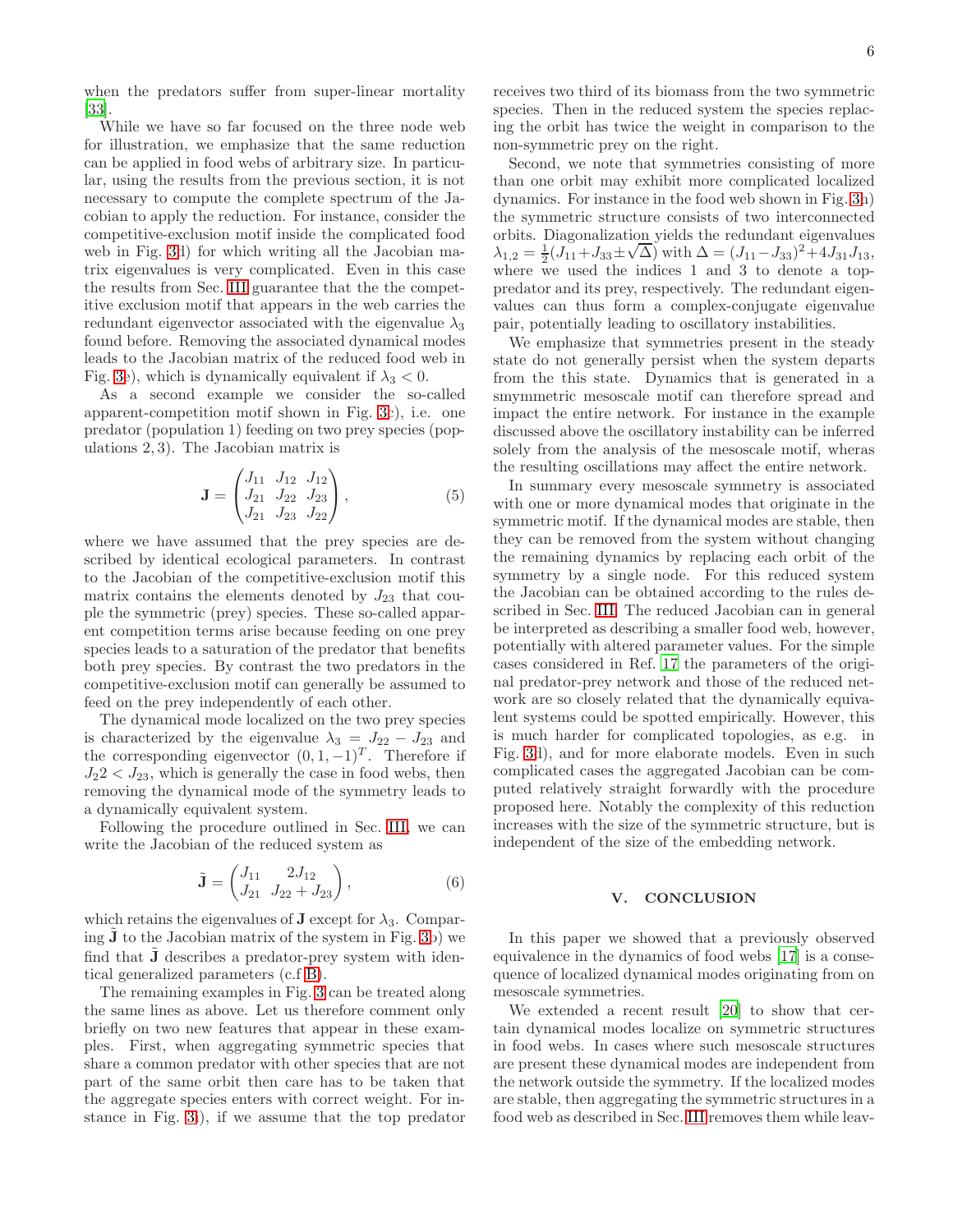ing the remaining dynamics intact, leading to a smaller but dynamically equivalent system.

In principle the findings of this paper can be used to formulate reduced models for certain food webs. In practice this application of the results will be of little importance as removing symmetries leads, at best, to a relatively mild aggregation.

However, from the point of view of physics, symmetric motifs in networks, provide an example of mesoscale structures that have distinct and exact dynamical implications for the dynamics of the network as a whole. These implications can be explored even in very large networks because computation of the corresponding localized eigenvector and eigenvalue do not require the computation of the complete spectrum of the Jacobian.

#### <span id="page-6-8"></span>Appendix A: Reduction of the Jacobian matrix of the Competitive-Exclusion Motif

In this appendix we show the explicit reduction of the Jacobian matrix for the competitive exclusion motif in Fig. [3a](#page-4-1)) in terms of generalized modeling parameters of the model presented in Ref. [19](#page-7-6) and [32.](#page-7-14) Furthermore we show that the reduced Jacobian matrix  $J$  is indeed identical to the Jacobian matrix of the simple predator-prey system in Fig. [3b](#page-4-1)). In terms of generalized modeling parameters [\(3\)](#page-4-2) becomes

$$
\mathbf{J} = \begin{pmatrix} \alpha_1 & 0 & 0 \\ 0 & \alpha_1 & 0 \\ 0 & 0 & \alpha_3 \end{pmatrix} \begin{pmatrix} \Psi_1 - \mu_1 & 0 & \gamma_1 \\ 0 & \Psi_1 - \mu_1 & \gamma_1 \\ -\frac{1}{2} \Psi_1 & -\frac{1}{2} \Psi_1 & \Phi_3 - \gamma_1 \end{pmatrix},
$$

where  $\alpha_i$  is the biomass turnover rate of species i,  $\Psi_1$  is the sensititivity of predation to the abundance of both predators,  $\mu_1$  is the sensitivity of mortality to predator abundance of both predators,  $\Phi_3$  is the sensitivity of primary production to the abundance of prey and  $\gamma_1$  is the sensitivity of predation for both predators to the abundance of prey. The factors of  $\frac{1}{2}$  in the last row arise because each of the species 1 and  $\overline{2}$  is responsible for half

- <span id="page-6-0"></span>[1] M. E. J. Newman, SIAM review 45, 167 (2003).
- [2] S. N. Dorogovtsev and J. F. F. Mendes, Adv. in Phys. 51, 1079 (2002), ISSN 0001-8732.
- [3] S. Boccaletti, V. Latora, Y. Moreno, M. Chavez, and D. U. Hwang, Physics reports 424, 175 (2006), ISSN 0370-1573.
- <span id="page-6-1"></span>[4] R. Albert and A.-L. Barabási, Rev. Mod. Phys. 74, 47 (2002).
- <span id="page-6-2"></span>[5] T. C. Ings, J. M. Montoya, J. Bascompte, N. Blüthgen, L. Brown, C. F. Dormann, F. Edwards, D. Figueroa, U. Jacob, J. I. Jones, et al., J. Anim. Ecol. 78, 253 (2009), ISSN 1365-2656.

of the biomass loss of species 3 also their effect on species 3 is weighed by this importance.

Using the results in Sec. [III,](#page-2-0) the reduced Jacobian matrix  $(c.f. (4))$  $(c.f. (4))$  $(c.f. (4))$  is

$$
\tilde{\mathbf{J}} = \begin{pmatrix} \alpha_1 & 0 \\ 0 & \alpha_3 \end{pmatrix} \begin{pmatrix} \Psi_1 - \mu_1 & \gamma_1 \\ 2 \left( -\frac{1}{2} \Psi_1 \right) & \Phi_3 - \gamma_1 \end{pmatrix}.
$$

This is identical to the Jacobian matrix for a predator prey-system in which the predator is described by the generalized parameters  $\alpha_1, \Psi_1, \gamma_1, \mu_1$  and the prey species by  $\Phi_3$ .

### <span id="page-6-9"></span>Appendix B: Reduction of the Jacobian matrix of the Apparent-Competition Motif

In terms of generalized modeling parameters, the Jacobian matrix in [\(5\)](#page-5-0) of the apparent-competition motif in Fig. [3c](#page-4-1)) is

$$
\mathbf{J} = \begin{pmatrix} \alpha_1 & 0 & 0 \\ 0 & \alpha_2 & 0 \\ 0 & 0 & \alpha_2 \end{pmatrix} \begin{pmatrix} \Psi_1 - \mu_1 & \frac{1}{2}\gamma_1 & \frac{1}{2}\gamma_1 \\ -\Psi_1 & \Phi_2 - \frac{\gamma_1 + 1}{2} & -\frac{\gamma_1 - 1}{2} \\ -\Psi_1 & -\frac{\gamma_1 - 1}{2} & \Phi_2 - \frac{\gamma_1 + 1}{2} \end{pmatrix},
$$

where the parameters are the same as in [A.](#page-6-8) The factors of  $\frac{1}{2}$  in the matrix arise because each of the two prey species is responsible for half of the biomass gain of species 1. In comparison to the Jacobian of the competitive-exclusion motif, the matrix contains the elements  $-\frac{\gamma_1-1}{2}$  that couple the symmetric (prey) species. These are the apparent competition terms arising because feeding on one prey species leads to a saturation of the predator that benefits both prey species.

Using the results in Sec. [III,](#page-2-0) the reduced Jacobian matrix is

$$
\tilde{\mathbf{J}} = \begin{pmatrix} \alpha_1 & 0 \\ 0 & \alpha_2 \end{pmatrix} \begin{pmatrix} \Psi_1 - \mu_1 & 2\frac{1}{2}\gamma_1 \\ -\Psi_1 & \Phi_2 - \gamma_1 \end{pmatrix}
$$

.

Therefore **J** is also identical to the Jacobian matrix of the simple predator-prey system in which the predator is also described by the generalized parameters  $\alpha_1, \Psi_1, \gamma_1, \mu_1$ and the prey species by  $\Phi_3$ .

- <span id="page-6-3"></span>[6] J. H. Steele and E. W. Henderson, J. Plankton Res. 14, 157 (1992), ISSN 0142-7873.
- <span id="page-6-4"></span>[7] Y. Iwasa, V. Andreasen, and S. Levin, Ecological Modelling 37, 287 (1987).
- <span id="page-6-5"></span>[8] J. Adams, J. of Animal Ecology 54, 43 (1985), ISSN 0021-8790.
- <span id="page-6-6"></span>[9] A. R. Solow and A. R. Beet, Ecology 79, 2013 (1998), ISSN 0012-9658.
- [10] G. A. Polis and D. R. Strong, Am. Nat. 147, pp. 813 (1996), ISSN 00030147, URL <http://www.jstor.org/stable/2463091>.
- <span id="page-6-7"></span>[11] M. Girvan and M. E. J. Newman, PNAS 99, 7821 (2002).